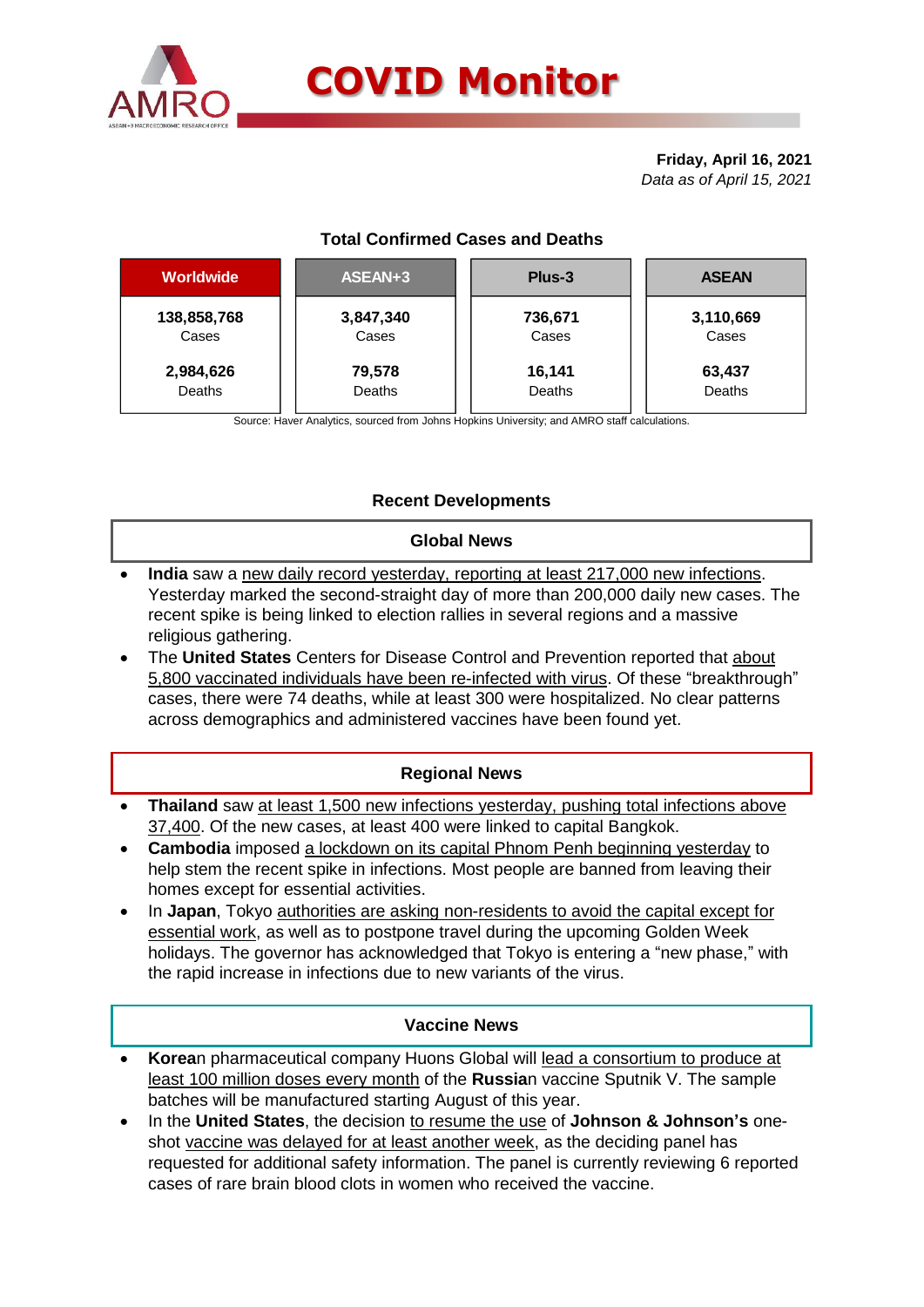| <b>Economy</b>                         | <b>Total Cases</b><br>(000) | Cases per 1M<br>Population | New Cases <sup>1</sup> | New Cases<br>since $2020^2$ | <b>New Cases</b><br>per 1M Pop. <sup>1</sup> | <b>ANew</b><br>$\text{Case}^1$ | $\Delta$ % New<br>$\overline{\text{Cases}}^1$ | <b>Total</b><br><b>Deaths</b> | <b>New</b><br>Deaths <sup>1</sup> | <b>Fatality</b><br>Rate (%) |  |
|----------------------------------------|-----------------------------|----------------------------|------------------------|-----------------------------|----------------------------------------------|--------------------------------|-----------------------------------------------|-------------------------------|-----------------------------------|-----------------------------|--|
| Global                                 | 138,859                     |                            | 702,205                |                             |                                              | 83,083                         | 0.5                                           | 2,984,626                     | 11,792                            | 2.1                         |  |
| ASEAN+3                                | 3,847                       |                            | 23,484                 |                             |                                              | 3,204                          | 0.6                                           | 79,578                        | 374                               | 2.1                         |  |
| Plus-3                                 | 737                         |                            | 4,302                  |                             |                                              | 957                            | 0.6                                           | 16.141                        | 32                                | 2.2                         |  |
| <b>ASEAN</b>                           | 3,111                       |                            | 19,182                 |                             |                                              | 2,247                          | 0.6                                           | 63,437                        | 341                               | 2.0                         |  |
|                                        |                             |                            |                        |                             |                                              |                                |                                               |                               |                                   |                             |  |
| China                                  | 90                          | 64                         | 12                     |                             | $\Omega$                                     | $-11$                          | 0.0                                           | 4,636                         | $\Omega$                          | 5.1                         |  |
| Hong Kong, China                       | 12                          | 1,522                      | 10                     |                             | $\overline{1}$                               | 0                              | 0.1                                           | 209                           | $\mathbf 1$                       | 1.8                         |  |
| Japan                                  | 522                         | 4.149                      | 3,635                  |                             | 29                                           | 905                            | 0.7                                           | 9,506                         | 28                                | 1.8                         |  |
| Korea                                  | 113                         | 2,167                      | 646                    |                             | 12                                           | 64                             | 0.6                                           | 1,790                         | 4                                 | 1.6                         |  |
|                                        |                             |                            |                        |                             |                                              |                                |                                               |                               |                                   |                             |  |
| Indonesia                              | 1,589                       | 5,889                      | 5,211                  |                             | 19                                           | 208                            | 0.3                                           | 43,073                        | 121                               | 2.7                         |  |
| Malaysia                               | 368                         | 11,077                     | 1.746                  |                             | 53                                           | 450                            | 0.5                                           | 1,363                         | 8                                 | 0.4                         |  |
| Philippines                            | 904                         | 8,218                      | 10,846                 |                             | 99                                           | 536                            | 1.3                                           | 15,594                        | 211                               | 1.7                         |  |
| Singapore                              | 61                          | 10,652                     | 23                     |                             | $\overline{4}$                               | $-1$                           | 0.0                                           | 30                            | $\mathbf 0$                       | 0.0                         |  |
| Thailand                               | 37                          | 551                        | 1,020                  |                             | 15                                           | 817                            | 3.1                                           | 97                            | $\mathbf 0$                       | 0.3                         |  |
|                                        |                             |                            |                        |                             |                                              |                                |                                               |                               |                                   |                             |  |
| Brunei Darussalam                      | 0.22                        | 490                        | 1                      |                             | $\overline{2}$                               | 0                              | 0.3                                           | 3                             | 0                                 | 1.4                         |  |
| Cambodia                               | 5.22                        | 312                        | 313                    |                             | 19                                           | 234                            | 8.1                                           | 36                            | $\overline{2}$                    | 0.7                         |  |
| Lao PDR                                | 0.05                        | $\overline{7}$             | 1                      |                             | $\overline{0}$                               | 1                              | 1.1                                           | $\Omega$                      | $\Omega$                          | 0.0                         |  |
| Myanmar                                | 142.61                      | 2,672                      | 9                      |                             | $\mathbf{0}$                                 | -3                             | 0.0                                           | 3,206                         | 0                                 | 2.2                         |  |
| Vietnam                                | 2.76                        | 29                         | 13                     |                             | $\Omega$                                     | 6                              | 0.5                                           | 35                            | $\Omega$                          | 1.3                         |  |
|                                        |                             |                            |                        |                             | $\overline{1}$                               |                                |                                               |                               |                                   |                             |  |
| Australia                              | 29                          | 1,135                      | 13                     | $\Lambda$                   |                                              | 5                              | 0.0                                           | 910                           | $\Omega$                          | 3.1                         |  |
| Brazil                                 | 13,747                      | 65,034                     | 66,689                 |                             | 316                                          | 3,830                          | 0.5                                           | 365,444                       | 2,917<br>286                      | 2.7                         |  |
| France<br>Germany                      | 5,150<br>3,110              | 79,235<br>37,483           | 35,116<br>20.495       | $\overline{\phantom{a}}$    | 540<br>247                                   | 6.142                          | 0.7<br>0.7                                    | 99,427<br>79.672              | 232                               | 1.9<br>2.6                  |  |
| India                                  |                             | 10,277                     |                        |                             | 106                                          |                                |                                               |                               | 783                               | 1.2                         |  |
|                                        | 14,075                      |                            | 144,860                |                             | 79                                           | 36,659                         | 1.1<br>0.1                                    | 173,123<br>127.438            | 65                                | 2.9                         |  |
| United Kingdom<br><b>United States</b> | 4,396<br>31,365             | 65,365<br>94,744           | 5,292                  |                             | 210                                          | 2,427<br>3,953                 | 1.2                                           | 562,934                       | 736                               | 1.8                         |  |
|                                        |                             |                            | 69,467                 |                             |                                              |                                |                                               |                               |                                   |                             |  |

#### **ASEAN+3 and Selected Economies: Confirmed COVID-19 Cases and Deaths**

Source: Haver Analytics, sourced from Johns Hopkins University; and AMRO staff calculations.

1/ Values show the 7-day average.

2/ Since January 31, 2020.

#### **ASEAN+3 and Selected Economies: Total Vaccines Administered**

## **ASEAN+3 and Selected Economies: Vaccinations and Aspired Population Coverage**







Source: Haver Analytics, sourced from Our World in Data; and AMRO staff calculations.

Note: Single vaccination doses only. This does not measure the number of people vaccinated, as two doses are required with most available vaccines. Data is reported at irregular intervals; numbers show latest available.

Sources: Our World in Data via Haver Analytics; various media sources; Economist Intelligence Unit; and AMRO staff estimates and calculations. Note: Percent of population vaccinated shows total administered doses divided by two to reflect the two-dose regime of most vaccines—it does not necessarily reflect the actual number of fully vaccinated people. Aspired 2021 targets and completion dates of widespread vaccination are goals, forecasts, or estimates.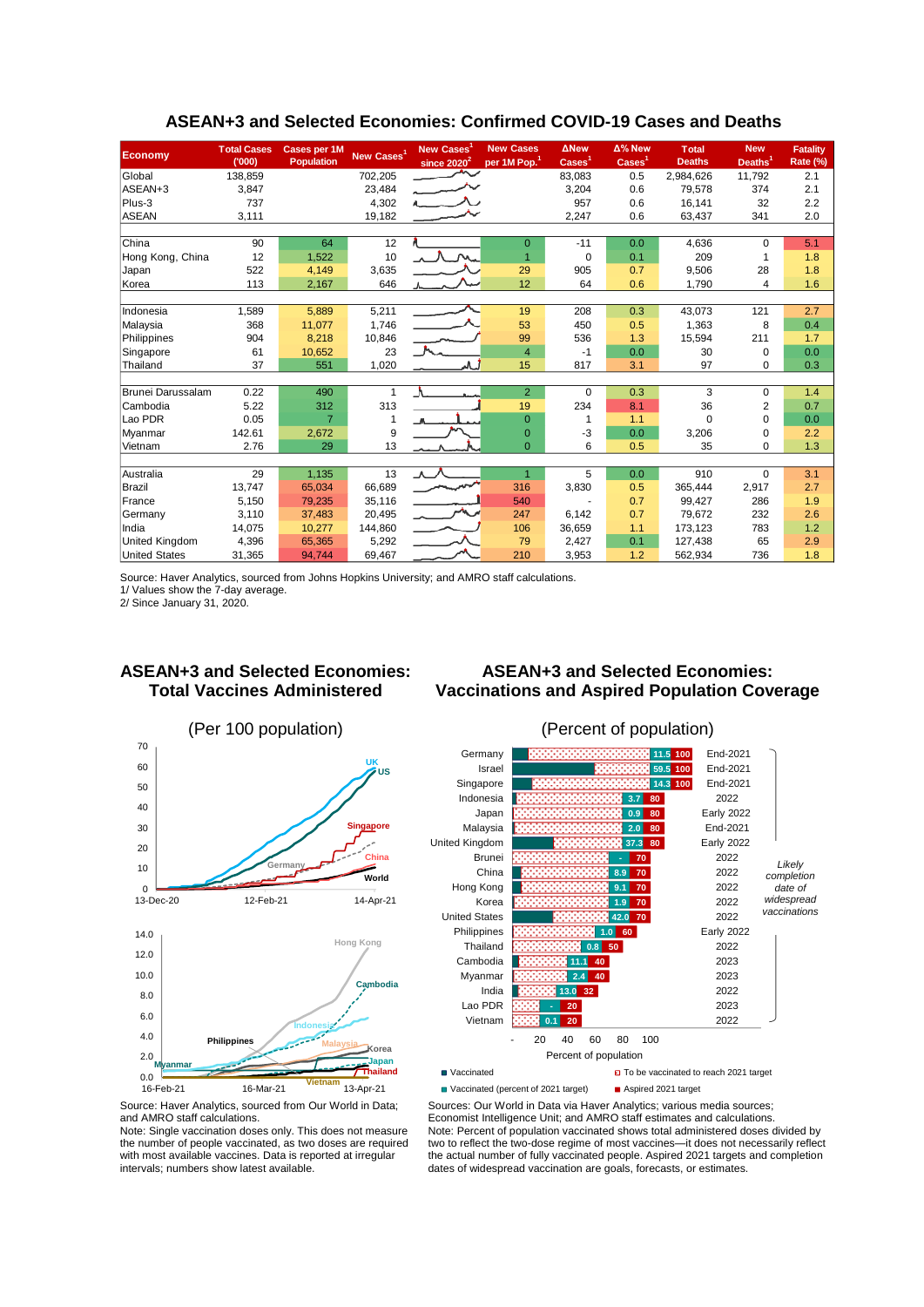

Source: Haver Analytics, sourced from Johns Hopkins University; and AMRO staff calculations.



Source: Haver Analytics, sourced from Johns Hopkins University; and AMRO staff calculations.

3